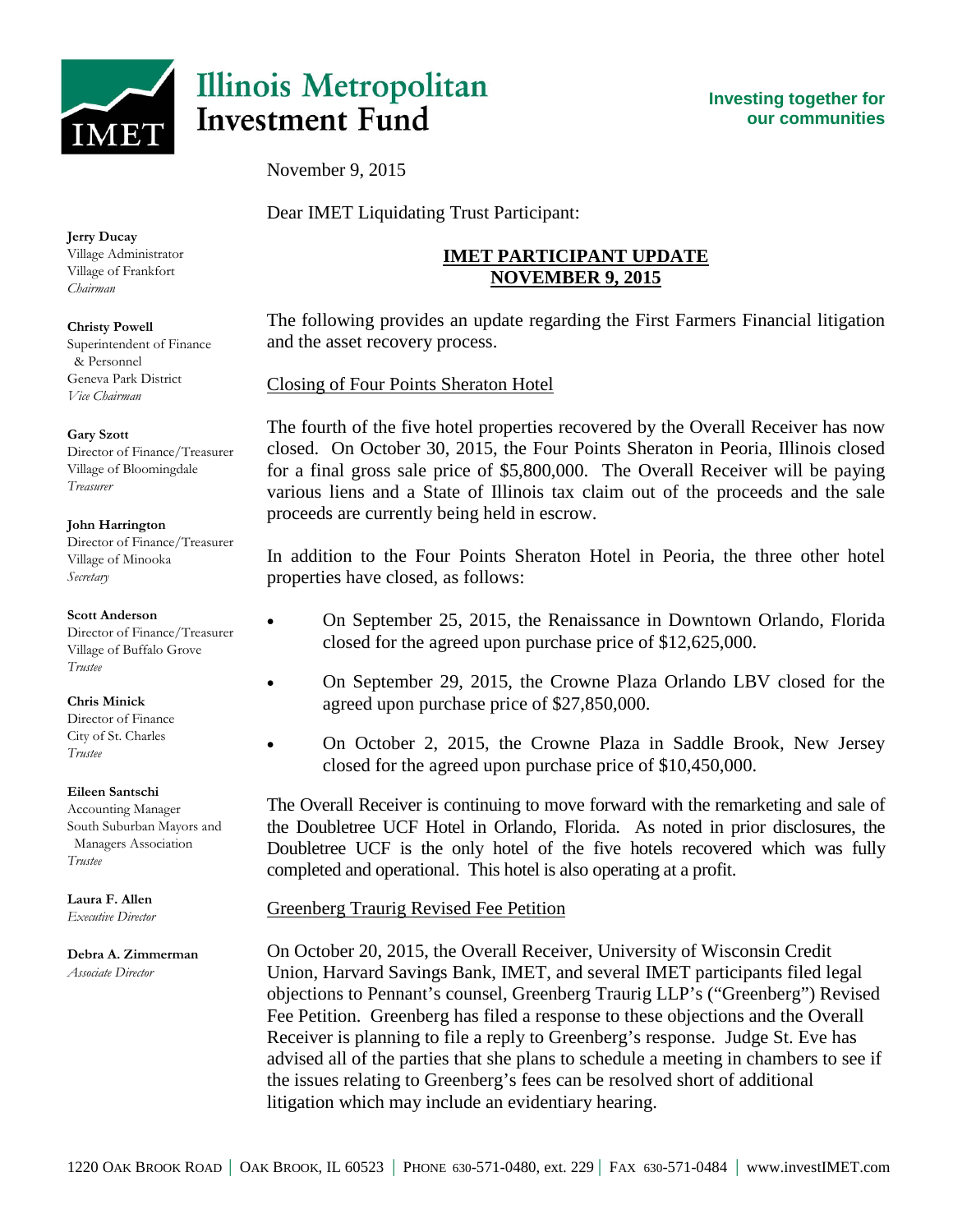#### Overall Receiver Lawsuit against Fisher

On October 19, 2015, the Overall Receiver filed a complaint against Timothy G. Fisher ("Fisher") in the Northern District of Illinois (Case No. 15-cv-9227). The complaint seeks to recover money which was allegedly fraudulently transferred to Fisher by First Farmers Financial ("First Farmers") and Nikesh Patel ("Patel"), and seeks damages based on Fisher's alleged breach of his fiduciary duties as an officer of First Farmers and for aiding and abetting Patel's breach of his fiduciary duties to First Farmers. On October 28, 2015, Judge St. Eve granted the Overall Receiver's motion to transfer this case to her courtroom based on its relatedness to the Pennant litigation.

#### Overall Receiver's Emergency Motion to Enjoin the Sale of Fisher Residence

On October 22, 2015, the Overall Receiver filed an Emergency Motion to Modify the Preliminary Injunction Order Against Timothy Glenn Fisher and the Fisher Entities in order to restrain and enjoin Fisher from selling his property located in La Crescenta, California. On October 23, 2015, Judge St. Eve granted the Overall Receiver's Emergency Motion.

#### Status of Other Patel Properties

The Overall Receiver is currently working with Patel's attorneys to negotiate the sale of Patel's home located at 9120 Kilgore, Orlando for the benefit of the Overall Receivership Estate. If these negotiations are successful, the Overall Receiver will seek Court approval to engage a broker to market and sell the property.

The commercial property located at 7411 International Drive, Orlando, Florida was transferred to Patel's previous lawyer prior to the appointment of the Overall Receiver. The Overall Receiver is reviewing his options to try to recover this property for the benefit of the Overall Receivership Estate.

The undeveloped land in Florida known as Point Cypress is currently being marketed by the Nanosky Receiver and is listed with a local broker. The use of the property is limited which has resulted in a reduction in the list price from \$1.3 million to \$1 million last week.

#### Overall Receiver's Fifth Report

On October 26, 2015, the Overall Receiver filed his Fifth Report with the Court detailing his activities for the period of September 1, 2015 through and including September 30, 2015 (the "Relevant Period"). The Report set forth the assets comprising the Overall Receivership Estate. Such assets include the proceeds from the sales of the closed hotel properties, a note sold to Davieca Singh for proceeds of \$135,000, sale of an interest in Within the Dark, LLC, a horror film, for proceeds of \$35,500, and cash assets held by the Overall Receiver at BMO Harris Bank totalling \$34,516,188 as of September 30, 2015. The Report includes a summary of the expected net sale proceeds of two USDA loans totalling approximately \$959,000. The Report also provides detail about a number of loans still held by the Overall Receiver. The Overall Receiver is considering his options for best disposing of the loans.